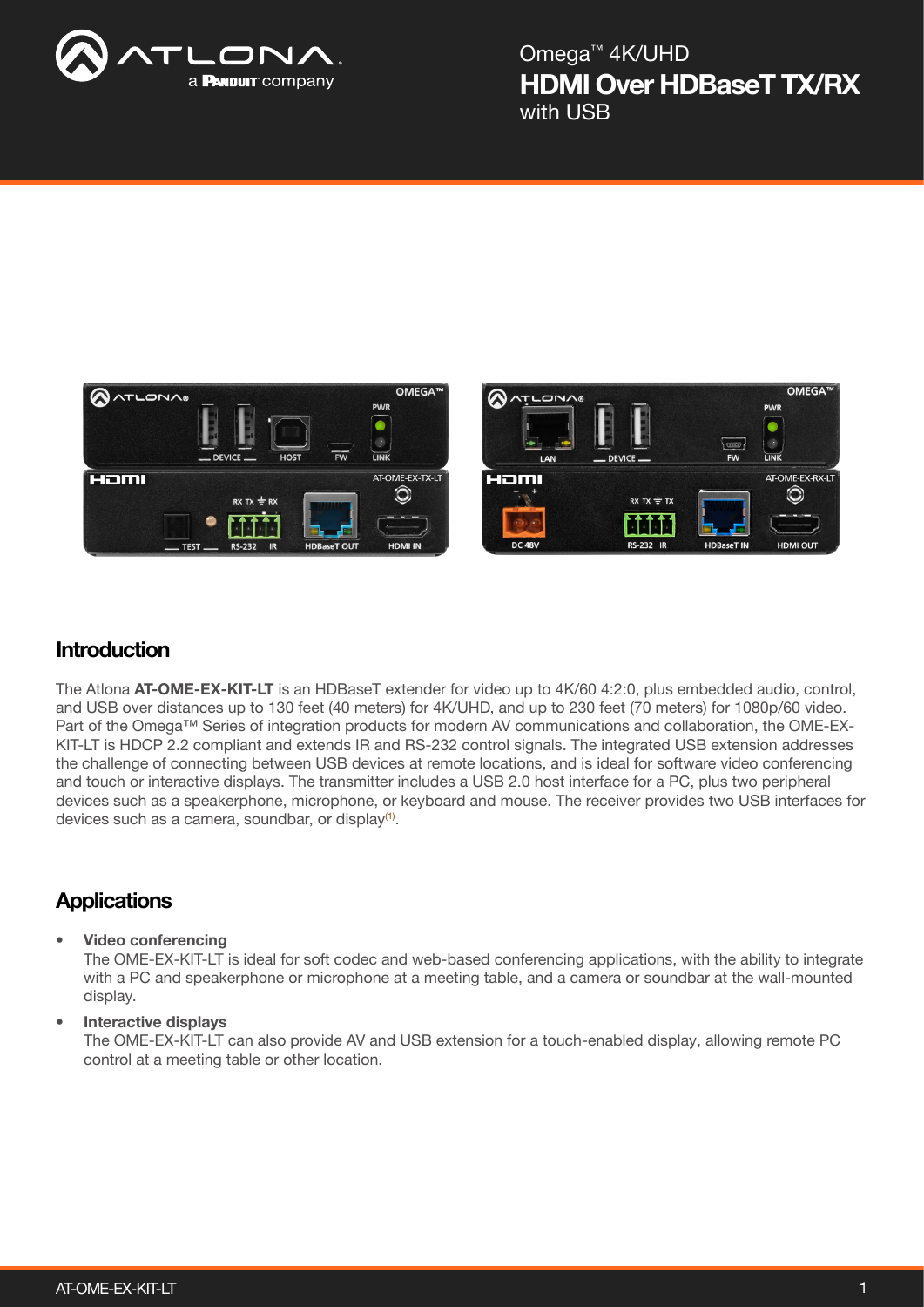

## Key Features

#### Video, audio, power, and data over category cable utilizing HDBaseT technology

- Extends up to 230 feet (70 meters) @ 1080p, or up to 130 feet (40 meters) @ 4K/UHD using CAT6a/7 cable.
- Uses easy-to-integrate category cable for low-cost, reliable system installation.

#### USB 2.0 interfacing and extension up to 230 feet (70 meters)

- Transmitter features USB type B interface for connection to a host PC, plus two USB type A ports for peripheral devices such as a microphone or speakerphone. Receiver features two USB type A ports for peripheral devices such as a camera or display.
- Provides an ideal USB integration solution for software video conferencing and other applications.

#### 4K/UHD capability @ 60 Hz with 4:2:0 chroma subsampling

- Compatible with sources up to 4K/60 4:2:0 and 4K/30 4:4:4.
- Supports HDMI data rates up to 10 Gbps from PCs, media players, and Ultra HD Blu-ray players.

#### HDCP 2.2 compliant

- Adheres to latest specification for High-bandwidth Digital Content Protection.
- Allows protected content stream to pass between authenticated devices.

#### Transmitter powered by receiver via PoE (Power over Ethernet)

- Industry standard IEEE 802.3af PoE for transmitter is supplied by receiver over HDBaseT.
- Allows convenient transmitter installation at a table or other remote location,without the need for local AC power.

#### HDBaseT link status testing

- Free software utility available for testing integrity of the HDBaseT cable link between the transmitter and the receiver. Test button and status LED also available on the transmitter.
- Provides real-time link status, with detailed HDBaseT and HDMI signal information. Quick, easy verification or troubleshooting of RJ-45 termination or twisted pair cable quality.

#### Award-winning 10 year limited product warranty

- Ensures long-term product reliability and performance in residential and commercial systems.
- Specify, purchase, and install with confidence.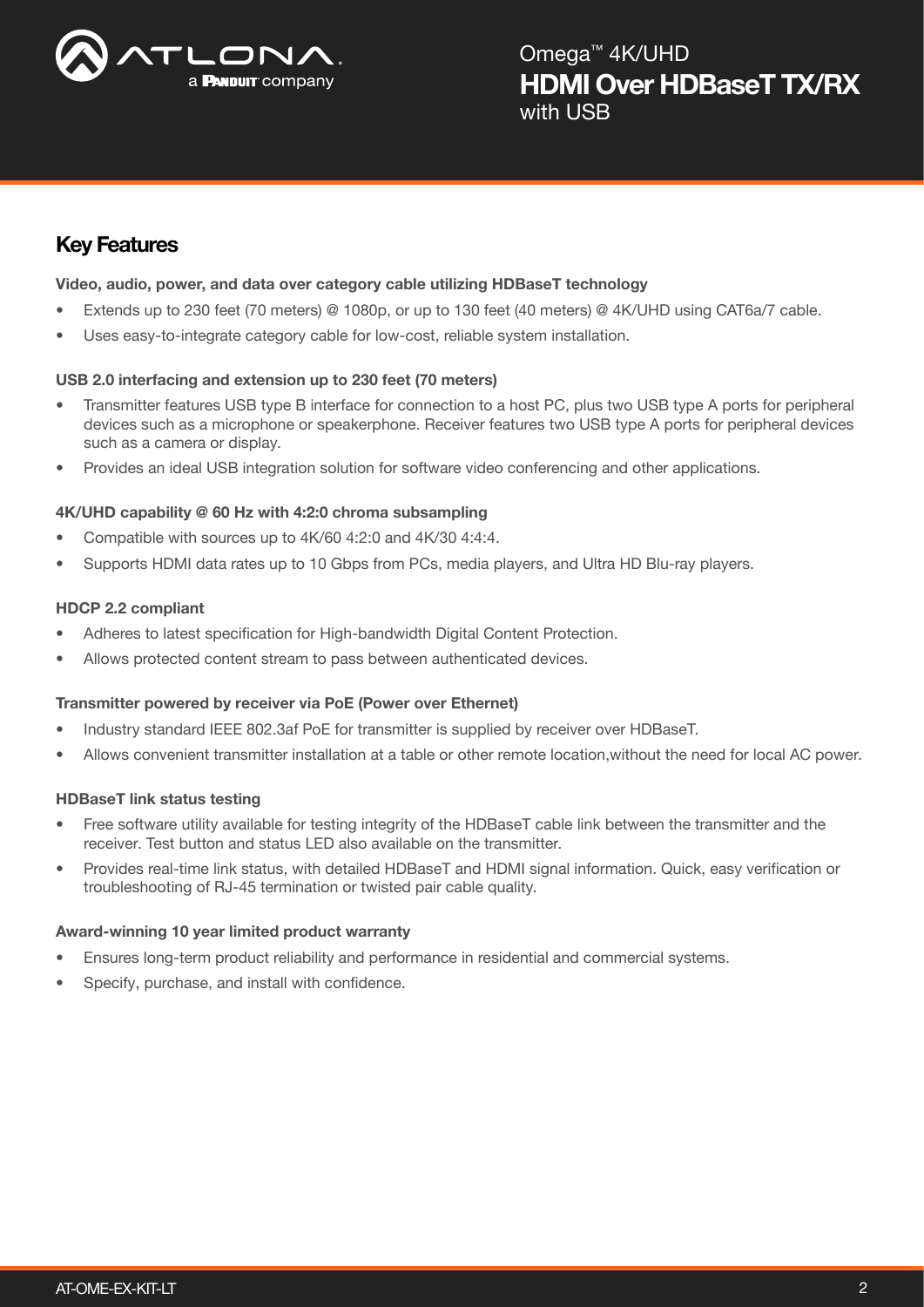

## **Specifications**

| Video                                   |                                                                                                                        |    |                                                                                                         |                                                                                                                       |                                                                      |    |
|-----------------------------------------|------------------------------------------------------------------------------------------------------------------------|----|---------------------------------------------------------------------------------------------------------|-----------------------------------------------------------------------------------------------------------------------|----------------------------------------------------------------------|----|
| Signal                                  | Input - HDMI / HDBaseT<br>Output - HDMI / HDBaseT                                                                      |    |                                                                                                         |                                                                                                                       |                                                                      |    |
| <b>Copy Protection</b>                  | <b>HDCP 2.2</b>                                                                                                        |    |                                                                                                         |                                                                                                                       |                                                                      |    |
| <b>Pixel Clock</b>                      | 300 MHz                                                                                                                |    |                                                                                                         |                                                                                                                       |                                                                      |    |
| UHD/HD/SD                               | 4096×2160 (DCI) @ 60 <sup>(2)</sup> /30/24 Hz<br>3840×2160 (UHD) @ 60 <sup>(2)</sup> /50/24/25/<br>30 Hz               |    |                                                                                                         | 1920x1080p @ 23.98/24/25/29.97/<br>30/50/59.94/60 Hz<br>1920x1080i @ 25/29.97/30 Hz,<br>1280x720p @ 30/50/59.94/60 Hz |                                                                      |    |
| <b>VESA</b><br>All resolutions are 60Hz | 2560×2048<br>2560×1600<br>2048×1536<br>1920×1200<br>1680×1050<br>1600×1200<br>1600×900<br>1440×900<br>1400×1050        |    | 1366×768<br>1360×768<br>1280×1024<br>1280×800<br>1280×768<br>1152×768<br>1024×768<br>800×600<br>640×480 |                                                                                                                       |                                                                      |    |
| <b>Color Space</b>                      | <b>YUV, RGB</b>                                                                                                        |    |                                                                                                         |                                                                                                                       |                                                                      |    |
| Chroma Subsampling                      | 4:4:4, 4:2:2, 4:2:0                                                                                                    |    |                                                                                                         |                                                                                                                       |                                                                      |    |
| <b>Color Depth</b>                      | 8-bit, 10-bit, 12-bit                                                                                                  |    |                                                                                                         |                                                                                                                       |                                                                      |    |
|                                         |                                                                                                                        |    |                                                                                                         |                                                                                                                       |                                                                      |    |
| Audio                                   |                                                                                                                        |    |                                                                                                         |                                                                                                                       |                                                                      |    |
| HDMI / HDBaseT<br>Pass-Through Formats  | <b>PCM 2.0</b><br><b>LPCM 5.1</b><br><b>LPCM 7.1</b>                                                                   |    | Dolby <sup>®</sup> Digital<br>Dolby Digital Plus™<br>Dolby TrueHD<br>Dolby Atmos®                       |                                                                                                                       | DTS® Digital Surround™<br>DTS-HD Master Audio <sup>™</sup><br>DTS:X® |    |
| <b>Bit Depth</b>                        | Up to 24 bits                                                                                                          |    |                                                                                                         |                                                                                                                       |                                                                      |    |
| Sample Rate                             | 32 kHz, 44.1 kHz, 48 kHz, 88.2 kHz, 96 kHz, 176.4 kHz, 192 kHz                                                         |    |                                                                                                         |                                                                                                                       |                                                                      |    |
|                                         |                                                                                                                        |    |                                                                                                         |                                                                                                                       |                                                                      |    |
| Resolution / Distance                   | 4K/UHD - Feet / Meters                                                                                                 |    |                                                                                                         | 1080p - Feet / Meters                                                                                                 |                                                                      |    |
| HDMI IN/OUT                             | 15                                                                                                                     | 5  |                                                                                                         | 30                                                                                                                    |                                                                      | 10 |
| CAT <sub>5e</sub>                       | 115                                                                                                                    | 35 |                                                                                                         | 200                                                                                                                   |                                                                      | 60 |
| CAT6/6a/7                               | 130                                                                                                                    | 40 |                                                                                                         | 230                                                                                                                   |                                                                      | 70 |
| <b>USB</b>                              |                                                                                                                        |    |                                                                                                         |                                                                                                                       |                                                                      |    |
| Signal                                  | 2.0                                                                                                                    |    |                                                                                                         |                                                                                                                       |                                                                      |    |
| Maximum Data Rate                       | 120 Mbps                                                                                                               |    |                                                                                                         |                                                                                                                       |                                                                      |    |
|                                         |                                                                                                                        |    |                                                                                                         |                                                                                                                       |                                                                      |    |
| Control                                 |                                                                                                                        |    |                                                                                                         |                                                                                                                       |                                                                      |    |
| <b>RS-232</b>                           | Pass-through from control system to sink device<br>Supported baud rates: 2400, 4800, 9600, 19200, 38400, 57600, 115200 |    |                                                                                                         |                                                                                                                       |                                                                      |    |
| IR.                                     | Pass-through from control system to sink device                                                                        |    |                                                                                                         |                                                                                                                       |                                                                      |    |
| <b>CEC Support</b>                      | Yes                                                                                                                    |    |                                                                                                         |                                                                                                                       |                                                                      |    |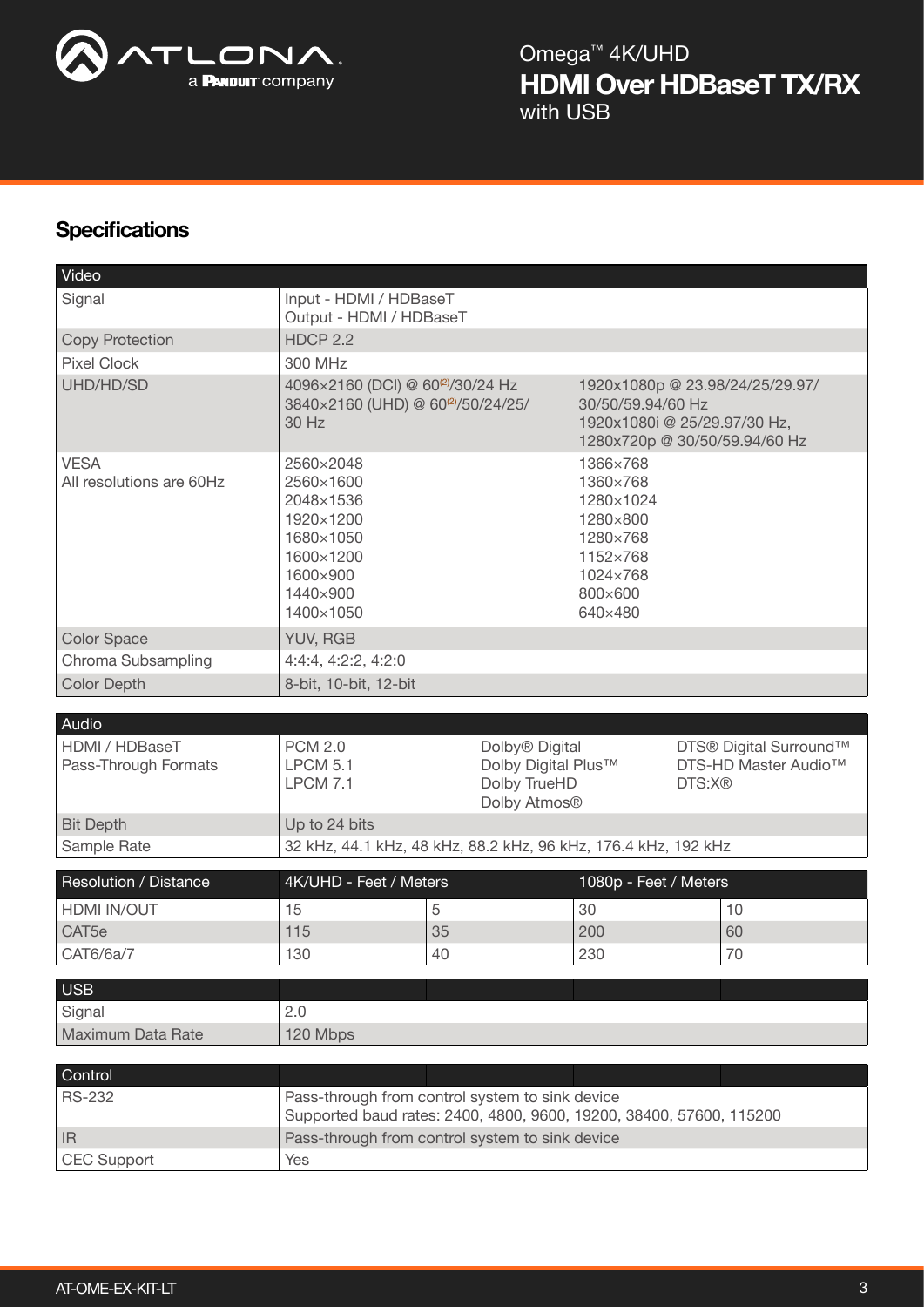

| <b>Buttons and Indicators</b>      |                                                                  |                                  |  |  |  |  |
|------------------------------------|------------------------------------------------------------------|----------------------------------|--|--|--|--|
| <b>Buttons:</b>                    |                                                                  |                                  |  |  |  |  |
| <b>TEST</b>                        | 1 x momentary, tact-type                                         |                                  |  |  |  |  |
| Indicators:                        |                                                                  |                                  |  |  |  |  |
| <b>PWR</b>                         | 1 x LED, green                                                   |                                  |  |  |  |  |
| <b>LINK</b>                        | 1 x LED, yellow                                                  |                                  |  |  |  |  |
| <b>TEST</b>                        | 1 x LED, blue                                                    |                                  |  |  |  |  |
| Connectors                         | Transmitter                                                      | Receiver                         |  |  |  |  |
| <b>HDMI IN</b>                     | 1 x Type A, 19-pin female                                        | N/A                              |  |  |  |  |
| <b>HDMI OUT</b>                    | N/A                                                              | 1 x Type A, 19-pin female        |  |  |  |  |
| <b>HDBaseT IN</b>                  | N/A                                                              | $1 \times RJ45$                  |  |  |  |  |
| <b>HDBaseT OUT</b>                 | 1 x RJ45                                                         | N/A                              |  |  |  |  |
| <b>DEVICE</b>                      | 2 x USB Type A                                                   | 2 x USB Type A                   |  |  |  |  |
| <b>HOST</b>                        | 1 x USB Type B                                                   | N/A                              |  |  |  |  |
| RS-232 / IR                        | 1 x 4-pin captive screw                                          | 1 x 4-pin captive screw          |  |  |  |  |
|                                    | $(1 \times RS-232, 1 \times IR)$                                 | $(1 \times RS-232, 1 \times IR)$ |  |  |  |  |
| <b>FW</b>                          | 1 x Type micro-USB                                               | 1 x Type micro-USB               |  |  |  |  |
| <b>DC 48V</b>                      | N/A                                                              | 1 x 2-pin captive screw          |  |  |  |  |
|                                    |                                                                  |                                  |  |  |  |  |
| Environmental                      | Fahrenheit                                                       | <b>Celsius</b>                   |  |  |  |  |
| <b>Operating Temperature</b>       | $0 to +122$                                                      | $-18$ to $+50$                   |  |  |  |  |
| <b>Storage Temperature</b>         | $-4$ to $+140$                                                   | $-20$ to $+60$                   |  |  |  |  |
| <b>Operating Humidity (RH)</b>     | 20% to 90%, non-condensing                                       |                                  |  |  |  |  |
| Power                              |                                                                  |                                  |  |  |  |  |
| Consumption                        | 30.5 W (TX/RX), 13.5 W (TX), 17.0 W (RX)                         |                                  |  |  |  |  |
| <b>USB Power</b>                   | 2.5 W per USB device interface                                   |                                  |  |  |  |  |
| <b>External Power Supply</b>       | 100 - 240 V AC, 50/60 Hz                                         |                                  |  |  |  |  |
|                                    | Output: 48 V / 0.83 A DC                                         |                                  |  |  |  |  |
|                                    |                                                                  |                                  |  |  |  |  |
| Dimensions $(H \times W \times D)$ | <b>Inches</b>                                                    | Millimeters<br>26 x 109 x 127    |  |  |  |  |
| Unit (TX / RX)<br>Power Supply     | $1.02 \times 4.29 \times 5.00$<br>$1.42 \times 1.81 \times 4.41$ | 36 x 46 x 112                    |  |  |  |  |
| (AT-PS-48083-D3)                   |                                                                  |                                  |  |  |  |  |
|                                    |                                                                  |                                  |  |  |  |  |
| Weight                             | Pounds                                                           | Kilograms                        |  |  |  |  |
| Device                             | 0.89                                                             | 0.41                             |  |  |  |  |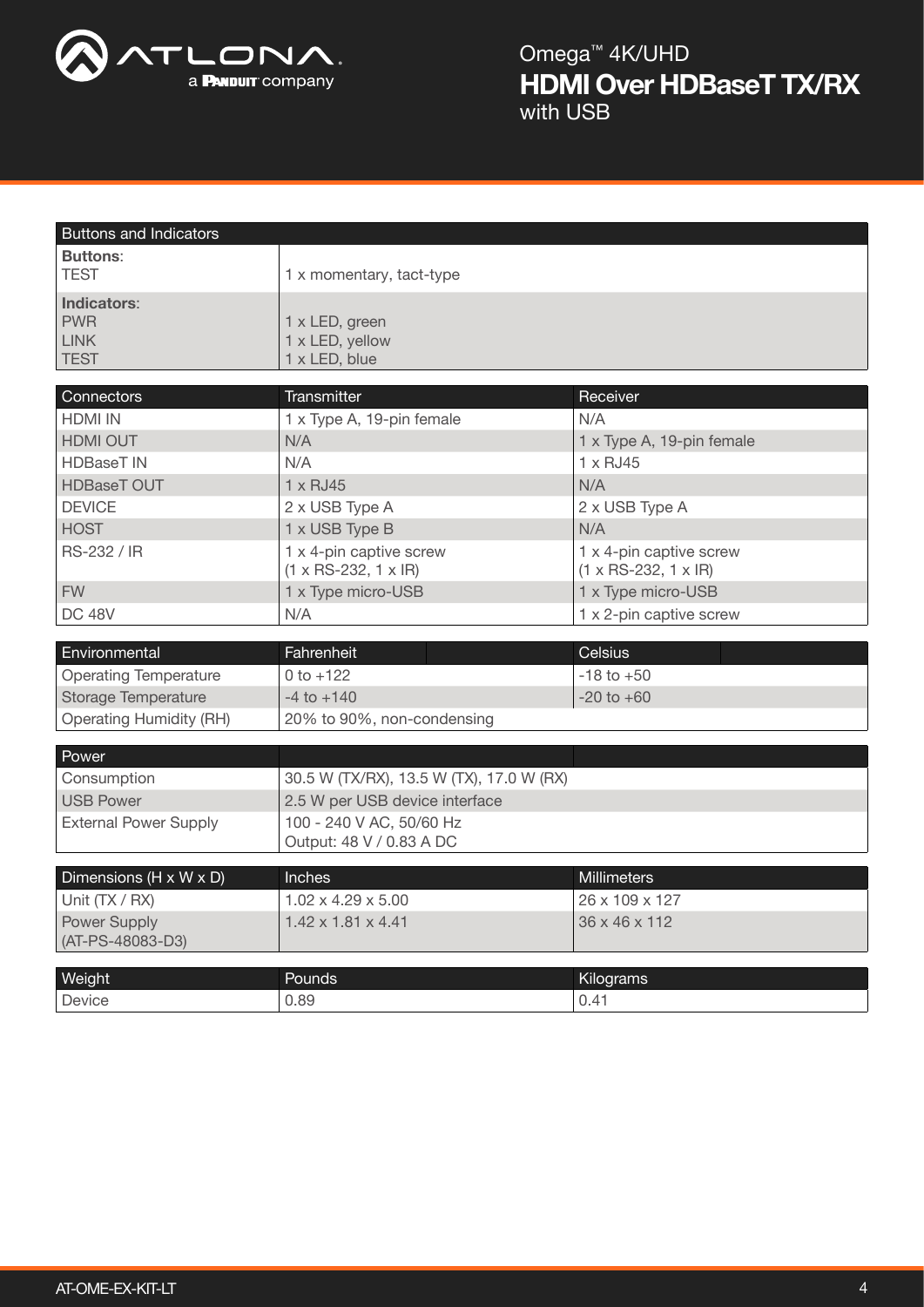

| Certification |                |
|---------------|----------------|
| Device        | CE, RoHS, FCC  |
| Power Supply  | CE, FCC, cULus |
| Compliance    |                |
| NDAA-899      | Yes            |

### **Footnotes**

(1) Both the AT-OME-EX-TX-LT and AT-OME-EX-RX-LT and not compatible with the AT-UHD-HDVS-300 system for extending USB. (2) Only supports 4:2:0.